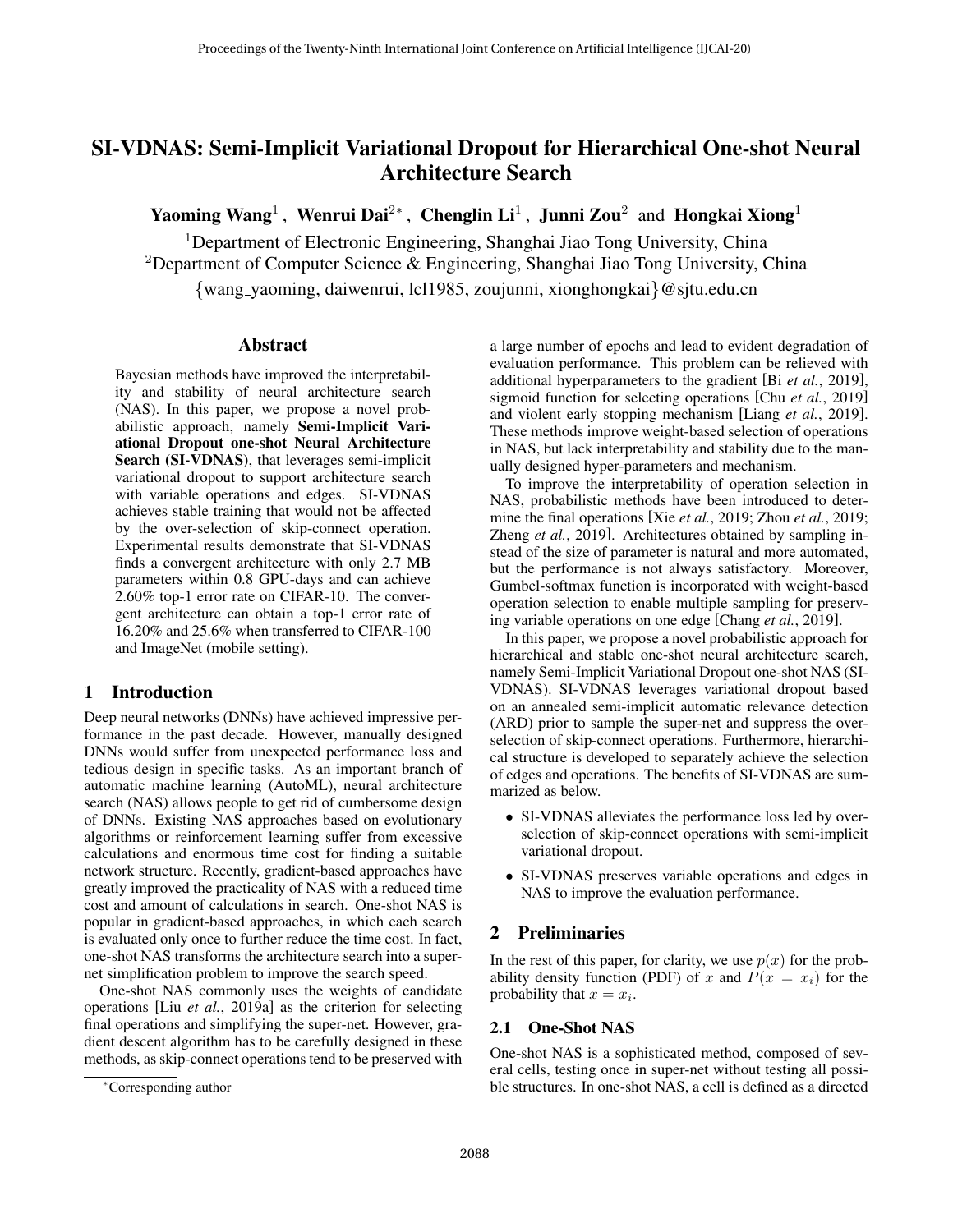acyclic graph (DAG) of N nodes  $n_1, n_2, \cdots, n_N$ , where directed edge $(i, j)$   $(i < j)$ (from input nodes to intermediate nodes or previous intermediate nodes to current intermediate node) connects the *i*-th node  $n_i$  and *j*-th node  $n_j$ .  $n_i$  is processed by the operations  $o(\cdot)$  in the search space  $\mathcal{O}$ . The cell is assumed to have M input nodes  $n_1^1, n_1^2, \cdots, n_I^M$  and a single output node  $n<sub>O</sub>$ . The input nodes are defined as the outputs in the previous  $M$  cells and the output of the cell is obtained by applying a concatenation operation to all the  $N - M - 1$  intermediate nodes. Recent approaches for oneshot NAS commonly adopt gradient descents with parameter sharing to update each candidate operation in each edge  $(i, j)$  in each epoch. Thus, one-shot NAS can keep the search space unchanged and speed up the search, making it possible to search under the mobile settings.

#### 2.2 Variational Dropout

We assume that a neural network has L fully-connected layers, which is consistent with the structure in the super-net of NAS. Let us denote  $A \in \mathbb{R}^{M \times I}$ ,  $W \in \mathbb{R}^{I \times O}$  and  $B \in \mathbb{R}^{M \times O}$  the input matrix, weight matrix and output matrix for each layer, respectively. Gaussian dropout adds multiplicative noise  $\xi \in \mathbb{R}^{M \times I}$  to the input to each layer. Thus, B is obtained by  $B = (A \circ \xi) * W$ , where  $\circ$  indicates the Hadamard product. In Gaussian dropout, the noise  $\xi$  is endowed with a Gaussian distribution  $\mathcal{N}(1,\delta)$  with its variance  $\delta = p/(1-p)$  determined by the dropout rate p [\[Srivastava](#page-7-5) *et al.*[, 2014\]](#page-7-5). Multiplying weight  $w_{ij}$  by a Gaussian noise  $\xi \sim \mathcal{N}(1, \delta)$  is equivalent to sampling in a new Gaussian distribution  $\mathcal{N}(w_{ij}, w_{ij}^2 \delta)$ . Note that each weight in each layer can be assigned an individual dropout rate  $\delta_{ij}$ , rather than a global  $\delta$ . Using the additive reparameterization [\[Molchanov](#page-7-6) *et al.*[, 2017\]](#page-7-6), we can substitute  $\theta_{ij} = w_{ij} \delta{ij}$  with a lowvariance form  $\theta_{ij} = w_{ij} (1 + \sqrt{\delta i j} \epsilon_{ij})$  with  $\epsilon_{ij} \sim \mathcal{N}(0, 1)$ . This additive reparameterization can remove samples from the calculation graph to allow gradient back propagation.

#### 2.3 Semi-implicit Distribution

Semi-implicit distribution  $p(x)$  is defined based on an implicit distribution  $p(z)$  and a conditional distribution with explicit PDF  $p(x|z)$ .

$$
p(x) = \int p(x|z)p(z)dz
$$
 (1)

Here,  $p(z)$  does not have explicit distribution, but its expectation can be estimated based on sampling. Given  $N$  samples from  $p(z)$ , the semi-implicit distribution  $p(x)$  is estimated by

$$
p(x) = \int p(x|z)p(z)dz \approx \frac{1}{N} \sum_{n=1}^{N} p(x|z^n),
$$
 (2)

where  $z^n$  represents the *n*-th sample extracted from  $p(z)$ .

#### 3 Methodology

In this section, we elaborate the proposed SI-VDNAS, in which a hierarchical structure for NAS is developed based on the semi-implicit variational dropout with an annealed ARD prior. Semi-implicit variational dropout is able to obtain structures with varying numbers of operations on one edge. In addition to operation selection, the hierarchical structure enables separate selection of varying numbers of edges to improve the interpretability and stability of network search.

#### 3.1 Semi-implicit Variational Dropout for NAS

SI-VDNAS leverages semi-implicit variational dropout to achieve NAS with an individual dropout rate for each operation, rather than a shared hyperparameter for all operations. The dropout noise is supposed to obey the semi-implicit distribution  $q(\xi) = \int \overline{q(\xi|\psi)q(\psi)d\psi}$ , where  $q(\xi|\psi) =$  $\mathcal{N}(\xi|\psi,\psi\delta)$  and  $q(\psi)$  is a Bernoulli distribution parameterized with  $\delta$ , i.e.,  $P(\psi = 1) = 1/(1 + \delta)$  and  $P(\psi = 0) =$  $\delta/(1+\delta)$ . Note that  $\delta$  is also introduced in the variance of  $q(\xi|\psi)$ . Thus, the semi-implicit distribution  $q_{\delta}(\xi)$  is formulated with regard to  $\delta$ .

<span id="page-1-3"></span><span id="page-1-0"></span>
$$
q_{\delta}(\xi) = \int q_{\delta}(\xi|\psi) q_{\delta}(\psi) d\psi \tag{3}
$$

In one-shot NAS, the dropout noise  $\xi \sim q_\delta(\xi)$  is assigned to each candidate operation  $o(x)$  on x. Let us define  $\tau_{i,j}^{\sigma} = \gamma_{i,j}^{\sigma} \cdot \xi_{i,j}^{\sigma}$  for the weight  $\gamma_{i,j}^{\sigma}$  of the operation  $\sigma$  in the edge  $(i, j)$ . For simplicity, we omit the superscripts and sub-scripts in the rest of this subsection. According to Eq. [\(3\)](#page-1-0),  $\tau \sim$  $q_\delta(\tau) = \int q_\delta(\tau | \psi) q_\delta(\psi) d\psi$  with  $q_\delta(\tau | \psi) = \mathcal{N}(\tau | \gamma \psi, \gamma^2 \psi \delta)$ for each  $\tau = \gamma \cdot \xi$ . Due to the discrete Bernoulli distribution  $q_\delta(\psi)$ , the integral for the semi-implicit distribution  $q_\delta(\tau)$  is intractable. Thus, we leverage the Monte Carlo sampling to calculate  $q_\delta(\tau)$  from K samples  $\psi^1, \cdots, \psi^K$  from  $q_\delta(\psi)$ .

$$
q_{\delta}(\tau) = \int q_{\delta}(\tau|\psi)q_{\delta}(\psi)d\psi \approx \frac{1}{K} \sum_{k=1}^{K} q_{\delta}(\tau|\psi^{k}) \quad (4)
$$

Here, we set  $K = 1$  to make stochastic update based on semi-implicit variational dropout. The Evidence Lower BOund (ELBO)  $\mathcal{L}(\delta)$  is developed for semi-implicit variational dropout by taking  $q_\delta(\psi)$  as the posterior distribution.

<span id="page-1-1"></span>
$$
\mathcal{L}(\delta) = L_D(\delta) - D_{KL}(q_{\delta}(\tau) || p(\tau))
$$

$$
L_D(\delta) = \sum_{n=1}^{N} \mathbb{E}_{q_{\delta}(\tau)} [\log p(y_n | x_n, \tau)] \tag{5}
$$

In Eq. [\(5\)](#page-1-1),  $L_D(\delta)$  is empirically obtained based on the training set that consists of  $N$  pairs of observations and labels  ${x_n, y_n}$ ,  $n = 1, \dots, N$ . Consequently, KL divergence  $D_{KL}(q_\delta(\tau) \| p(\tau))$  is minimized for operation selection under the properly designed prior  $p(\tau)$ , as shown in Section. [3.2.](#page-1-2)

#### <span id="page-1-2"></span>3.2 Annealed Semi-implicit ARD Prior

We further design a semi-implicit prior  $p_{\lambda,\delta}(\tau)$  for semiimplicit variational dropout.

<span id="page-1-4"></span>
$$
p_{\lambda,\delta}(\tau) = \int p_{\lambda}(\tau|\phi) p_{\delta}(\phi) d\phi \approx \frac{1}{N} \sum_{n=1}^{N} p_{\lambda}(\tau|\phi^n), \quad (6)
$$

where  $p_{\delta}(\phi)$  is also a Bernoulli distribution parameterized with  $\delta$  and  $p_{\lambda}(\tau | \phi) = \mathcal{N}(\tau | \lambda \gamma \phi, \eta^{-1} \phi)$  is a Gaussian PDF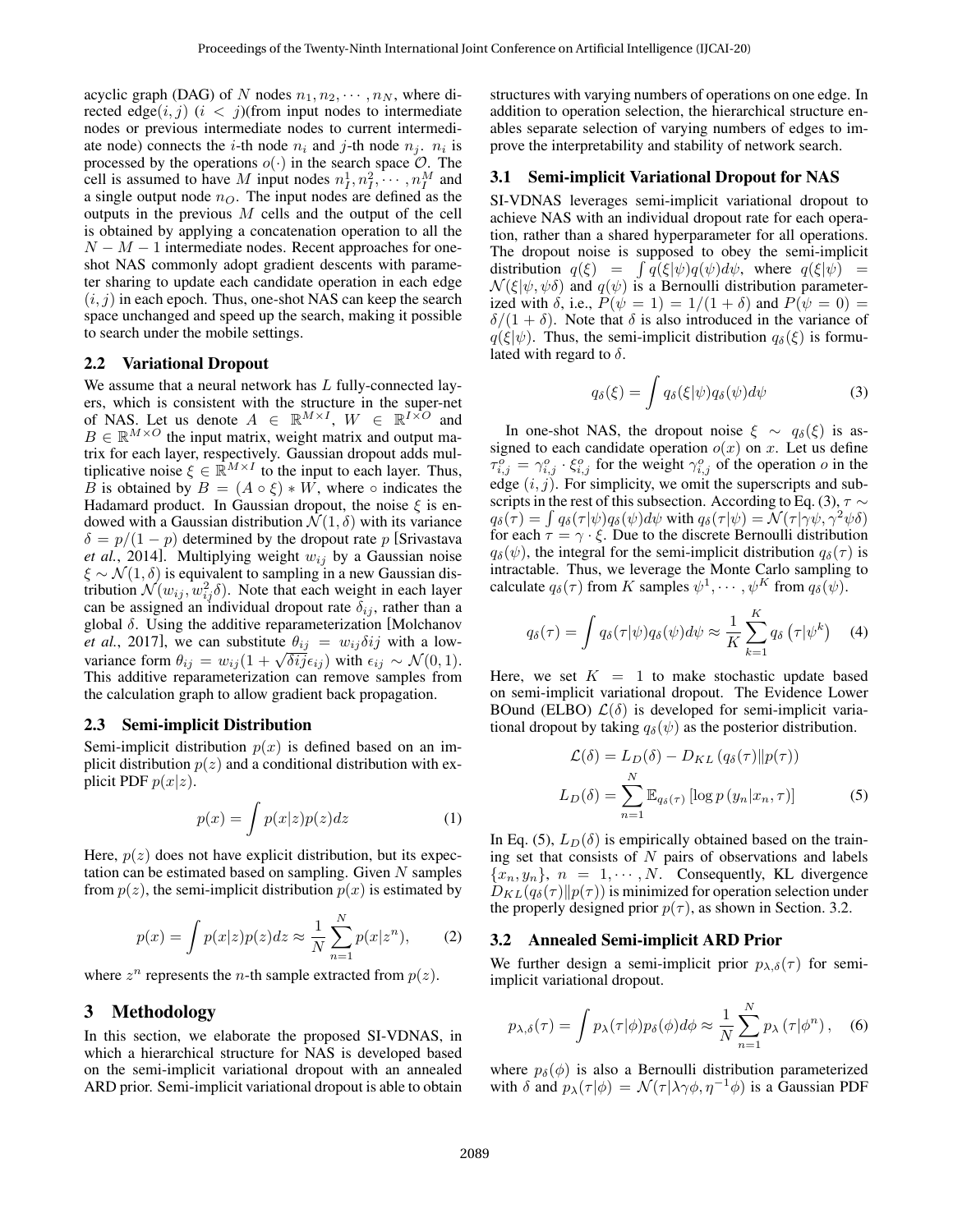associated with the variance  $\eta^{-1}$  of ARD prior and the annealed temperature  $\lambda$ . From Eq. [\(4\)](#page-1-3) and [\(6\)](#page-1-4), we formulate the KL divergence  $D_{KL} (q_\delta(\tau) || p(\tau))$  for minimization.

$$
D_{KL}(q_{\delta}(\tau)||p_{\lambda,\delta}(\tau)) \approx \int \frac{1}{K} \sum_{k=1}^{K} q_{\delta}(\tau|\psi^{k}) \cdot
$$

$$
[\log \frac{1}{K} \sum_{k=1}^{K} q_{\delta}(\tau|\psi^{k}) - \log \frac{1}{N} \sum_{n=1}^{N} p_{\lambda}(\tau|\phi^{n})] d\tau \quad (7)
$$

When we set  $K = N = 1$  for stochastic update, we have

$$
D_{KL}(q_\delta(\tau) \| p_{\lambda,\delta}(\tau)) \approx \mathbb{E}_{q_\delta(\tau|\psi^*)} \log \frac{q_\delta(\tau|\psi^*)}{p_\lambda(\tau|\phi^*)}
$$
 (8)

Here, we use  $\Phi$  to represent  $\psi^*$  and  $\phi^*$ , as they are taken from the same Bernoulli distribution. Thus, we have  $D_{KL}(q_\delta(\tau) \| p_{\lambda,\delta}(\tau)) \approx \mathbb{E}_{q_\delta(\tau | \Phi)} \log(q_\delta(\tau | \Phi) / p_\delta(\tau | \Phi)).$ 

Proposition 1. *The proposed annealed semi-implicit ARD prior*  $p_{\lambda,\delta}(\tau)$  generalizes the ARD prior  $\mathcal{N}(\tau|0,\eta^{-1})$  to in*duce the KL divergence*  $D_{KL}(q_\delta(\tau)||p_{\lambda,\delta}(\tau))$  *that are independent of the weight parameters* γ*.*

*Proof.* Given Φ sampled from the Bernoulli distribution  $q_\delta(\phi)$ , we have  $q_\delta(\tau) \approx q_\delta(\tau|\Phi) = \mathcal{N}(\tau|\gamma\Phi, \gamma^2\Phi\delta)$  and  $p_{\lambda,\delta}(\tau) \approx p_{\lambda}(\tau | \Phi) = \mathcal{N}(\tau | \lambda \gamma \Phi, \eta^{-1} \Phi)$ . When  $\Phi = 0$ ,  $q_\delta(\tau)$  and  $p_\delta(\tau)$  degenerate to the constant 0, which means their KL divergence equals to 0. For  $\Phi = 1$ , the KL divergence between  $q_\delta(\tau)$  and  $p_{\lambda,\delta}(\tau)$  is approximated by

$$
D_{KL}(q_{\delta}(\tau|\Phi)||p_{\lambda}(\tau|\Phi))
$$
  
=  $D_{KL}(\mathcal{N}(\tau|\gamma\Phi, \gamma^2\Phi\delta)||\mathcal{N}(\tau|\lambda\gamma\Phi, \eta^{-1}\Phi))$   
=  $-\frac{1}{2}\log \eta \gamma^2 \delta + 2\eta \gamma^2 [(1-\lambda)^2 + \delta] - \frac{1}{2}$  (9)

The optimal value  $\eta^* = \arg \min_{\eta} D_{KL}(q_\delta(\tau | \Phi) || p_\lambda(\tau | \Phi)).$ From the gradient of  $D_{KL}(q_\delta(\tau | \Phi)||p_\lambda(\tau | \Phi))$ , we have

$$
\eta^* = \frac{1}{\gamma^2[(1-\lambda)^2 + \delta]} \tag{10}
$$

Thus, we can approximate  $D_{KL}(q_\delta(\tau)||p_{\lambda,\delta}(\tau))$  by

$$
D_{KL}(q_\delta(\tau) \| p_{\lambda,\delta}(\tau)) \approx \frac{1}{2} \log[1 + (1 - \lambda)^2 \delta^{-1}] \qquad (11)
$$

This KL divergence does not depend on weight parameters γ. Note that  $p_{\lambda,\delta}(\tau)$  degenerates to the vanilla ARD prior  $\mathcal{N}(\tau | 0, \eta^{-1})$ , when  $\lambda = 0$  and  $\Phi = 1$ . The KL divergence degenerates to  $0.5 \cdot \log(1 + \delta^{-1})$ , which is adopted for the hierarchical structure in [Liu *et al.*[, 2019b\]](#page-7-7).  $\Box$ 

#### 3.3 Hierarchical Structure

Edge selection is implicit in previous one-shot approaches, in which only operation weight parameters are used, resulting ambiguous edge selection and poor evaluation performance. Edge normalization introduces the edge weight parameters to assist operation weight parameters in searching the final structure [Xu *et al.*[, 2019\]](#page-7-8). It can restrict the search of candidate edges between nodes, but cannot separately achieve the selection of edges and operations. In SI-VDNAS, we assign individual dropout rates to the edge weight parameters as well as operation weight parameters, separating the edge selection from the operation selection and achieving architecture with variable edges.

Let us denote  $f_{i,j}(x)$  the output of mixed operations in edge  $(i, j)$  and  $\tilde{h}_j(x)$  the mixed edge on the node j. The edge weight parameters  $\varphi$  and the operation weight parameters w are referred as the architecture parameters  $\gamma$ . Considering vanilla variational dropout, for the operation weight parameters, we assign the dropout rate  $\xi_{i,j}^o \sim \mathcal{N}(\xi_{i,j}^o | 1, \delta_{i,j}^o)$  to the input  $op_{i,j}^o(x)$  and obtain:

$$
\tilde{f}_{i,j}(x) = \sum_{o \in \mathcal{O}} w_{i,j}^o op_{i,j}^o(x) \cdot \xi_{i,j}^o = \sum_{o \in \mathcal{O}} w_{i,j}^o \xi_{i,j}^o \cdot op_{i,j}^o(x)
$$
\n(12)

 $f_{i,j}(x)$  can be calculated using samples from  $\mathcal{N}(\tilde{f}_{i,j}(x)|w^{o}_{i,j}op^{o}_{i,j},(w^{o}_{i,j}op^{o}_{i,j})^{2}\delta^{o}_{i,j}).$ 

For the edge weight parameters, we assign the dropout rate  $\zeta_{i,j} \sim \mathcal{N}(\zeta_{i,j}|1, \sigma_{i,j})$  to  $\tilde{f}_{i,j}(x)$ .  $\tilde{h}_j(x)$  can be similarly sampled from  $\mathcal{N}(\tilde{h}_j(x)|\varphi_{i,j}\tilde{f}_{i,j}(x),(\varphi_{i,j}\tilde{f}_{i,j}(x))^2\sigma_{i,j}).$ 

$$
\tilde{h}_j(x) = \sum_{i < j} \varphi_{i,j} \tilde{f}_{i,j}(x) * \zeta_{i,j} = \sum_{i < j} \varphi_{i,j} \zeta_{i,j} * \tilde{f}_{i,j}(x) \\
= \sum_{i < j} \varphi_{i,j} \zeta_{i,j} \cdot \sum_{o \in \mathcal{O}} w_{i,j}^o \xi_{i,j}^o \cdot op^o(x) \tag{13}
$$

Without loss of generality, we consider arbitrary one edge (*i, j*). Denote  $\mu^o = w^o \cdot \xi^o \sim \mathcal{N}(\mu^o | w^o, (w^o)^2 \delta^o)$  and  $v = \varphi \cdot \zeta \sim \mathcal{N}(v|\varphi, \varphi^2 \sigma)$ . The KL divergence can be developed for the approximate posterior distribution  $q(v, \mu)$  =  $q(v|\mu) \prod_{o \in \mathcal{O}} q(\mu^o)$  and the hierarchical prior distribution  $p(v, \mu) = p(v|\mu) \prod_{o \in \mathcal{O}} p(\mu^o)$  under independent  $\mu$  and  $v$ .

<span id="page-2-1"></span>
$$
D_{KL}(q(v,\mu)||p(v,\mu)) = D_{KL}(q(v|\mu)||p(v|\mu)) + \sum_{o \in \mathcal{O}} D_{KL}(q(\mu^o)||p(\mu^o)) \qquad (14)
$$

Consequently, we introduce semi-implicit variational dropout. The posterior distribution  $q(v|\mu)$  is approximated by

$$
q(v|\mu) = \int q(v|\mu, \psi_e) q(\psi_e) d\psi_e \approx q(v|\mu, \Phi_e)
$$
  
=  $\mathcal{N}(v|\varphi \Phi_e, \varphi^2 \Phi_e \sigma)$  (15)

where  $\Phi_e$  is the sample from the Bernoulli distribution  $q(\psi_e)$ . The posterior  $q(\mu^o)$  is similarly approximated with  $\Phi_o^o$  sampled from the Bernoulli distribution  $q(\psi_o^o)$ .

<span id="page-2-0"></span>
$$
q(\mu^o) = \int q(\mu^o|\psi^o_o)q(\psi^o_o)d\psi^o_o \approx q(\mu^o|\Phi^o_o)
$$
  
=  $\mathcal{N}(\mu^o|w^o\Phi^o_o,(w^o)^2\Phi^o_o\delta^o)$  (16)

Subsequently, we adopt the annealed semi-implicit ARD prior to formulate the KL divergence for training.

$$
D_{KL}(q(v|\mu)||p(v|\mu) \approx D_{KL}(q(v|\mu, \Phi_e)||p(v|\mu, \Phi_e))
$$
  
= 
$$
\begin{cases} 0, & \Phi_e = 0 \\ 0.5 \cdot \log[1 + (1 - \lambda_e)^2 \sigma^{-1}], & \Phi_e = 1 \end{cases}
$$
 (17)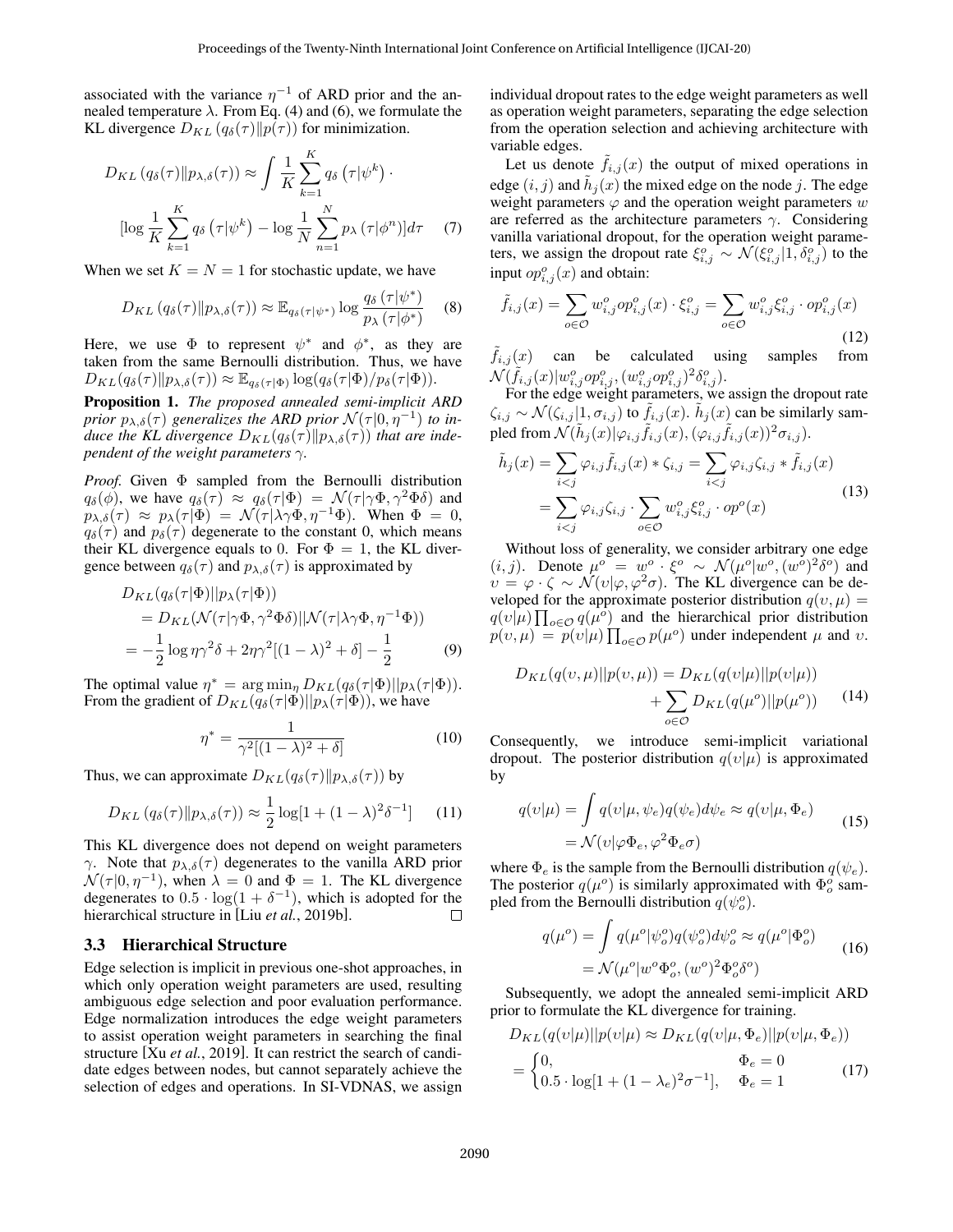#### <span id="page-3-1"></span>Algorithm 1 Semi-implicit Variational Dropout NAS

- **Input:** Data  $\{x_n, y_n\}_{1:N}$ , network parameter p, architecture parameter  $(w, \varphi, \delta, \sigma)$ : operation weight parameter w, edge weight parameter  $\varphi$ , dropout rate  $\delta$  for operation and  $\sigma$  for edge, operation Bernoulli variable  $\psi_o$  and edge Bernoulli variable  $\psi_e$ , dropout noise  $\xi \sim \mathcal{N}(\xi|\psi_o, \psi_o \delta)$  for w, the variational posterior distribution  $\mathcal{N}(\mu|w\psi_o, w^2\psi_o\delta)$ , dropout noise  $\zeta \sim$  $\mathcal{N}(\zeta|\psi_e, \psi_e \sigma)$  for  $\varphi$ , the variational posterior distribution  $\mathcal{N}(v|\varphi \psi_e, \varphi^2 \psi_e \sigma)$ , prior distribution  $p_{\lambda_o,\delta}(\mu)$  with the annealed temperature  $\lambda_o$  for operation and  $p_{\lambda_e,\sigma}(v|\mu)$ with the annealed temperature  $\lambda_e$  for edge.
- **Output:** The individual dropout rate  $\delta$  for operation and  $\sigma$ for edge, the operation weight parameter  $w$  and the edge weight parameter  $\varphi$ , the sample of  $\psi_o$  and  $\psi_e$ .
- 1: Initialize  $w, \varphi, \delta$  and  $\sigma$ .
- 2: while not converged do
- 3: Sample  $\Phi_o$  and  $\Phi_e$  from  $\psi_o$  and  $\psi_e$  respectively.
- 4: Approximate the semi-implicit posterior distribution as  $q(\mu) \approx q(\mu|\Phi_o), q(\nu|\mu) \approx q(\nu|\mu, \Phi_e).$ Approximate the semi-implicit prior as  $p(\mu) \approx$  $p(\mu|\Phi_o), p(v|\mu) \approx p(v|\mu, \Phi_e).$
- 5: Calculate  $D_{KL}(q(v|\mu, \Phi_e)||p(v|\mu, \Phi_e))$  using Eq. [\(17\)](#page-2-0) and  $D_{KL}(q(\mu|\Phi_o)||p(\mu|\Phi_o))$  using Eq. [\(18\)](#page-3-0).
- 6: Update  $w, \varphi, \delta$ , and  $\sigma$  by gradient descent.
- 7: Update network parameters  $p$  by gradient descent.
- 8:  $(1 \lambda_o^{new})^2 = 0.95 \cdot (1 \lambda_{o}^{old})^2$ .
- 9:  $(1 \lambda_e^{\bar{n}ew})^2 = 0.95 \cdot (1 \lambda_e^{\bar{o}ld})^2$ .
- 10: end while
- 11: **return** w,  $\varphi$ ,  $\delta$ , and  $\sigma$  and final samples  $\Phi_o$ ,  $\Phi_e$  from  $\psi_o$ and  $\psi_e$  respectively.

$$
D_{KL}(q(\mu^o)||p(\mu^o) \approx D_{KL}(q(\mu^o | \Phi_o^o)||p(\mu^o | \Phi_o^o))
$$
  
= 
$$
\begin{cases} 0, & \Phi_o^o = 0\\ 0.5 \cdot \log[1 + (1 - \lambda_o^o)^2(\delta^o)^{-1}], & \Phi_o^o = 1 \end{cases}
$$
 (18)

From Eq. [\(17\)](#page-2-0) and [\(18\)](#page-3-0), we obtain the objective KL divergence in Eq. [\(14\)](#page-2-1). Algorithm [1](#page-3-1) elaborates the implementation of SI-VDNAS.

#### 4 Experiments

Following the pipeline of DARTS, our experiments can be divided into 3 stages. In the first stage, we search the architecture on CIFAR-10 with a simple network. The optimized architecture in search is stored and stacked to generate a complex network for new training processes from scratch. The new training processes consist of two stages, i.e., evaluation on CIFAR-10/100 and ImageNet.

#### 4.1 Datasets

CIFAR-10/100 [\[Krizhevsky and Hinton, 2009\]](#page-7-9) is a popular dataset consisting of 60K images, 50K training images and 10K test images. All these images share the same spatial resolution of  $32 \times 32$ , and are categorized into 10/100 classes.

**ImageNet** [Deng *et al.*[, 2009\]](#page-6-3) is a large-scale benchmark for image classification. It contains 1.3M training images and 50K test images that are equally distributed into 1000 classes. As in [Zoph *et al.*[, 2018;](#page-7-10) Xie *et al.*[, 2019;](#page-7-2) Liu *et al.*[, 2019a\]](#page-7-0), we adopt the *mobile setting* with a spatial resolution of  $224 \times$ 224 for input images to limit FLOPS by 600M during testing.

## 4.2 Architecture Search

#### Implementation Details

Following DARTS, the super-net is formed by stacking two kinds of basic cells. Specifically, 6 normal cells and 2 reduction cells are stacked to form the super-net. Each cell contains seven nodes, including two input nodes, four intermediate nodes, and one output node. The output of the four intermediate nodes are concatenated as the input for the output node. Each cell has 14 candidate edges, where a hybrid operation consisting of 7 candidate operations is assigned to each candidate edge.

For fair comparison, we adopt the same candidate operations as existing one-shot NAS, except for 'none' operation. We assign dropout rate to operation weight parameters w and edge weight parameters  $\phi$ , respectively. So, we have two stages of our object function. In each stage, we use the semi-implicit distribution  $q_{\delta}(\xi) = \int q_{\delta}(\xi|\psi)q_{\delta}(\psi)d\psi$  as the approximate posterior. The implicit distribution  $q_\delta(\psi)$  is chosen to be the Bernoulli distribution parameterized by the dropout rate  $\delta$ . Thus, we can sample the super-net by sampling from  $q_{\delta}(\psi)$ . The final structure is also determined by the samples of  $q_\delta(\psi)$ . The first part of semi-implicit distribution is the Gaussian distribution which is the same as that of VDNAS when  $\psi = 1$ . The prior distribution is chosen to be the annealed semi-implicit ARD distribution, which is the generalized version of ARD prior used in previous work [\[Liu](#page-7-7) *et al.*[, 2019b\]](#page-7-7). For our training, we set the annealed temperature as  $(1 - \lambda^{new})^2 = 0.95 \cdot (1 - \lambda^{old})^2$ , and the second part of prior shares the same sample of  $q_\delta(\psi)$ .

<span id="page-3-0"></span>We utilize the bi-level update algorithm to update the architectural parameters and conventional network weights, respectively. For the training, we split the training images into two subsets with the same size. One subset is used for training network parameters, the other is used for architectural parameters. We can not only train the network for 50 epochs following DARTS to get the optimal structure, but also train 150 epochs for convergence(the number of epochs does not have to be 150, but it can also be 100 or 300. We can search to get a convergent result without the need to carefully design the search process for preventing degeneration), with the initial number of channels being 16. Following [\[Chen](#page-6-4) *et al.*, [2019\]](#page-6-4), we freeze architectural parameters and only update the network parameters in first 15 epochs. The batch-size is set to 64 to enable the searching process on single GPU.

#### Search Results

The search process requires 8 GPU-hours for optimal structure within 50 epochs and 20 GPU-hours for a convergent result within 150 epochs on a single NVIDIA GTX 1080Ti GPU. The search time can be reduced by about 50% on a single Tesla V100 GPU. Figure [1](#page-4-0) shows the optimal structure within 50 epochs and the convergent structure within 150 epochs. Due to space limitations, we only show the searched normal cells, as the number of reduction cells is small.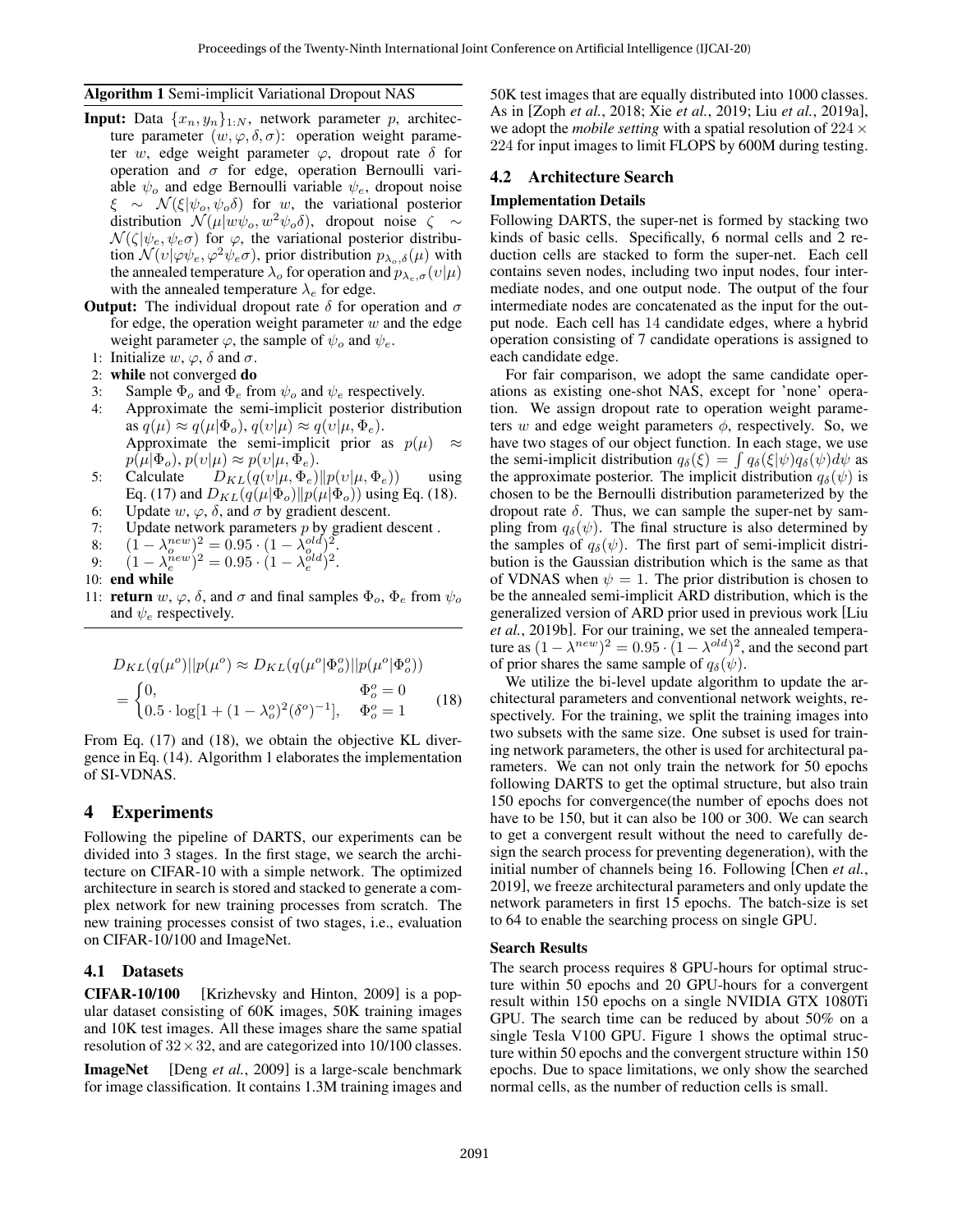<span id="page-4-1"></span>

| Architecture                                           | Top-1 (Test) Error $(\%)$ |                   | <b>Params</b>     | <b>Search Cost</b> | <b>Search Method</b> |
|--------------------------------------------------------|---------------------------|-------------------|-------------------|--------------------|----------------------|
|                                                        | <b>CIFAR-10</b>           | <b>CIFAR-100</b>  | (M)               | (GPU-days)         |                      |
| DenseNet-BC [Huang et al., 2017]                       | 3.46                      | 17.18             | $\overline{25.6}$ |                    | manual               |
| AmoebaNet-A + cutout [Real et al., 2019]               | $3.34 \pm 0.06$           |                   | 3.2               | 3150               | evaluation           |
| AmoebaNet-B + cutout [Real et al., 2019]               | $2.55\pm0.05$             | $\blacksquare$    | 2.8               | 3150               | evaluation           |
| NASNet-A + cutout [Zoph <i>et al.</i> , 2018]          | 2.65                      | $\sim$            | 3.3               | 1800               | RL                   |
| $ENAS + cutout [Pham et al., 2018]$                    | 2.89                      |                   | 4.6               | 0.5                | RL                   |
| <b>PNAS</b> [Liu et al., 2018]                         | $3.41 \pm 0.09$           | ÷.                | 3.2               | 225                | <b>SMBO</b>          |
| NAONet-WS [Luo et al., 2018]                           | 3.53                      | ÷                 | 3.1               | 0.4                | <b>NAO</b>           |
| MdeNAS [Zheng et al., 2019]                            | 2.55                      | $\sim$            | 3.6               | 0.16               | <b>MDL</b>           |
| DARTS (1st order) + cutout [Liu et al., 2019a]         | $3.00\pm0.14$             | $17.76^{\dagger}$ | 3.3               | 0.4                | gradient-based       |
| DARTS (2nd order) + cutout [Liu <i>et al.</i> , 2019a] | $2.76 \pm 0.09$           | $17.54^{\dagger}$ | 3.3               |                    | gradient-based       |
| SNAS (mild) + cutout [Xie <i>et al.</i> , 2019]        | 2.98                      |                   | 2.9               | 1.5                | gradient-based       |
| SNAS (moderate) + cutout [Xie <i>et al.</i> , 2019]    | $2.85 \pm 0.02$           | ٠                 | 2.8               | 1.5                | gradient-based       |
| SNAS (aggressive) + cutout [Xie <i>et al.</i> , 2019]  | $3.10 \pm 0.04$           |                   | 2.3               | 1.5                | gradient-based       |
| PC-DARTS + cutout [Xu et al., 2019]                    | $2.57\pm0.07$             |                   | 3.6               | 0.1                | gradient-based       |
| P-DARTS + cutout [Chen et al., 2019]                   | 2.50                      | $16.55^{\dagger}$ | 3.4               | 0.3                | gradient-based       |
| BayesNAS + cutout [Zhou et al., 2019]                  | $2.81 \pm 0.04$           |                   | 3.4               | 0.2                | gradient-based       |
| DARTS-EGS ( $M = 4$ ) [Chang <i>et al.</i> , 2019]     | 3.01                      |                   | 2.6               | 1                  | gradient-based       |
| DARTS-EGS ( $M = 7$ ) [Chang <i>et al.</i> , 2019]     | 2.79                      |                   | 2.9               |                    | gradient-based       |
| Amended-DARTS, S1 + cutout [Bi et al., 2019]           | $2.81 \pm 0.21$           |                   | 3.5               | 1.0                | gradient-based       |
| Amended-DARTS, S2 + cutout [Bi et al., 2019]           | $2.60 \pm 0.15$           |                   | 3.6               | 1.1                | gradient-based       |
| $SI-VDNAS(base) + cutout$                              | $2.50 \pm 0.06$           | 15.98             | $\overline{3.6}$  | $\overline{0.3}$   | gradient-based       |
| $SI-VDNAS$ (convergence) + cutout                      | $2.60 \pm 0.05$           | 16.20             | 2.7               | 0.8                | gradient-based       |

Table 1: Comparison with state-of-the-art NAS methods for image classification on CIFAR-10/100. For each method, top-1 test error  $(\%)$ , number of parameters (M) and search cost (GPU-days) are evaluated. Here, lower error rate stands for better performance and <sup>†</sup> indicates that the experiments are conducted by P-DARTS.

<span id="page-4-0"></span>

Figure 1: Searched normal cells on CIFAR-10.

## 4.3 Architecture Evaluation

#### Evaluation on CIFAR-10/100

Evaluation on CIFAR-10/100 follows that of DARTS and P-DARTS [Chen *et al.*[, 2019\]](#page-6-4). The network is composed of 20 cells (18 normal cells and 2 reduction cells). Each cell has the same architecture learned in our searching stage. The initial number of channels is set to 36. The network weights are trained from scratch using all the 50K training images with a batch size of 96. The network is trained for 600 epochs. We use the SGD optimizer with an initial learning rate of 0.025 (annealed down to zero following a cosine schedule without restart), a momentum of 0.9, a weight decay of  $3 \times 10^{-4} / 5 \times 10^{-4}$  and a norm gradient clipping at 5. We apply the drop-path trick with the probability of 0.3. Cutout is also used in our evaluation. Table [1](#page-4-1) summarizes the results obtained by the state-of-the-arts and SI-VDNAS on CIFAR-10/100. SI-VDNAS outperforms all the benchmarks in terms of test accuracy. It can achieve 2.50% top-1 error rate with 3.6M parameters in 0.3 GPU-days. The convergent architecture of SI-VDNAS also achieves 2.60% top-1 error rate and 2.7M parameters in 0.8 GPU-days.

#### Evaluation on ImageNet

We further evaluate the searched architectures from CIFAR-10 on ImageNet to validate its generalizability. The evaluation process is similar to DARTS. The input images share the resolution of 224×224 for *Mobile Setting*. Three convolution layers of stride 2 are first employed to reduce the sizes of input images from  $224 \times 224$  to  $28 \times 28$ . The network consists of 12 normal cells and 2 reduction cells. The initial number of channels is set to 48. The network is trained from scratch for 250 epochs using a batch size of 1024. We use the SGD optimizer with a momentum of 0.9, an initial learning rate of 0.5 (decayed down to zero linearly) and a weight decay of  $3 \times 10^{-5}$ . We also adopt label smoothing and an auxiliary loss tower during training. Learning rate warm-up is applied for the first 5 epochs.

Table [2](#page-5-0) provides the evaluation results. The effectiveness of transferring SI-VDNAS is demonstrated. The basic architecture searched on CIFAR-10 can achieve 25.3% top-1 error rate and 8.0% top-5 error rate with 5.0 MB parameters and 577M FLOPS. The convergent architecture searched on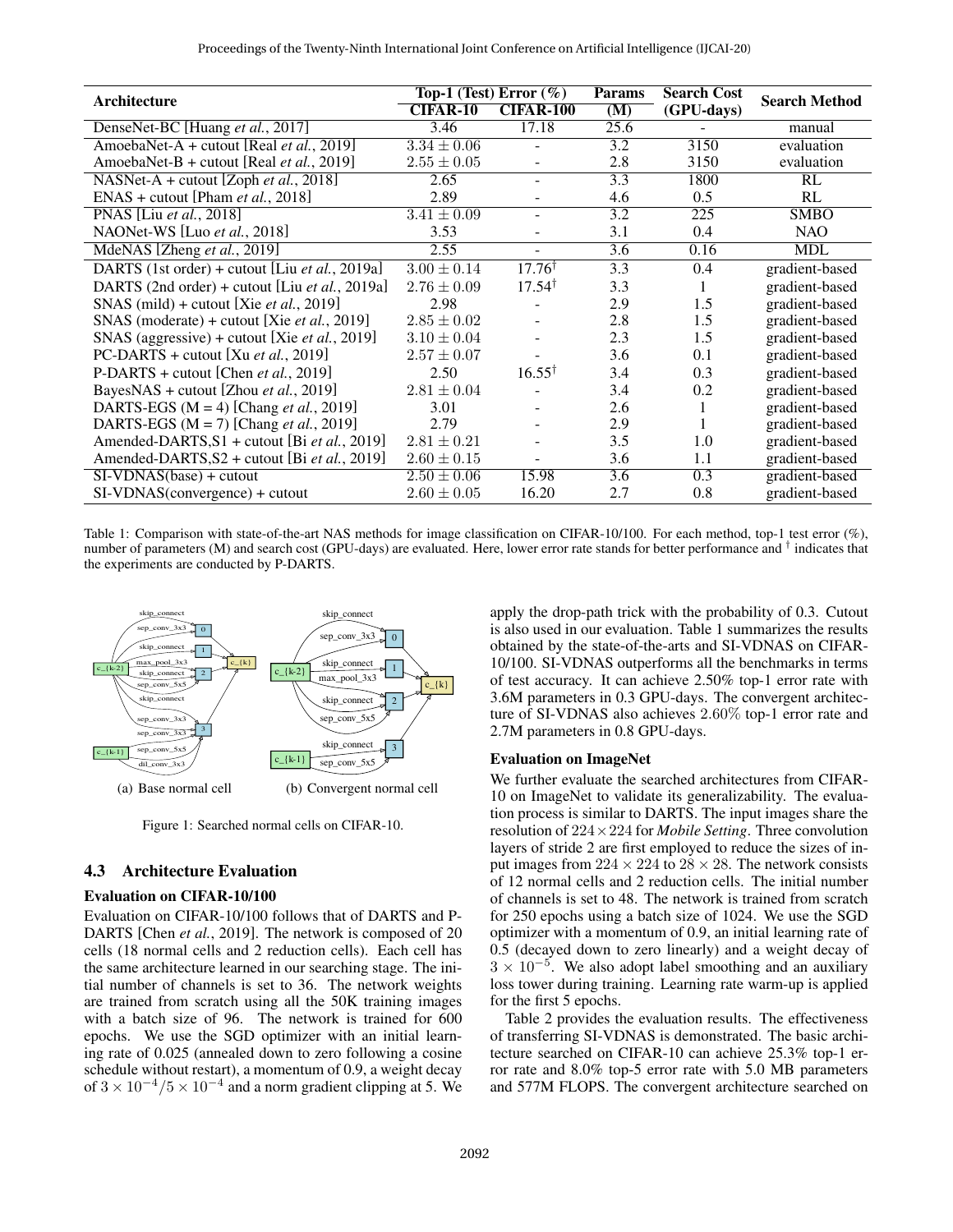<span id="page-5-0"></span>

|                                                      | Test Error $(\% )$ |                  | <b>Params</b>    | <b>FLOPS</b> | <b>Search Cost</b> |                      |
|------------------------------------------------------|--------------------|------------------|------------------|--------------|--------------------|----------------------|
| Architecture                                         | $Top-1$            | $Top-5$          | (M)              | (M)          | (GPU-days)         | <b>Search Method</b> |
| Inception-v1 [Szegedy et al., 2015]                  | 30.2               | 10.1             | 6.6              | 1448         |                    | manual               |
| MobileNet [Howard et al., 2017]                      | 29.4               | 10.5             | 4.2              | 569          |                    | manual               |
| ShuffleNet $2 \times (v2)$ [Ma <i>et al.</i> , 2018] | 25.1               |                  | $\sim 5$         | 591          |                    | manual               |
| AmoebaNet-C [Real et al., 2019]                      | 24.3               | 7.6              | 6.4              | 570          | 3150               | evaluation           |
| NASNet-A [Zoph et al., 2018]                         | 26.0               | 8.4              | 5.3              | 564          | 1800               | RL                   |
| PNAS[Liu et al., 2018]                               | 25.8               | 8.1              | 5.1              | 588          | 225                | <b>SMBO</b>          |
| MdeNAS [Zheng et al., 2019]                          | 25.5               | $\overline{7.9}$ | 6.1              | $\sim$       | 0.16               | <b>MDL</b>           |
| DARTS (2nd order) [Liu et al., 2019a]                | 26.7               | 8.7              | $\overline{4.7}$ | 574          |                    | gradient-based       |
| SNAS (mild) [Xie et al., 2019]                       | 27.3               | 9.2              | 4.3              | 522          | 1.5                | gradient-based       |
| PC-DARTS(CIFAR-10) [Xu et al., 2019]                 | 25.1               | 7.8              | 5.3              | 586          | 0.1                | gradient-based       |
| PC-DARTS <sup>†</sup> [Xu et al., 2019]              | 24.2               | 7.3              | 5.3              | 597          | 3.8                | gradient-based       |
| P-DARTS [Chen et al., 2019]                          | 24.4               | 7.4              | 4.9              | 557          | 0.3                | gradient-based       |
| BayesNAS [Zhou et al., 2019]                         | 26.5               | 8.9              | 3.9              |              | 0.2                | gradient-based       |
| DARTS-EGS ( $M = 4$ ) [Chang <i>et al.</i> , 2019]   | 25.7               | 8.5              | 4.3              |              | 1.5                | gradient-based       |
| DARTS-EGS ( $M = 7$ ) [Chang <i>et al.</i> , 2019]   | 24.9               | 8.1              | 4.7              |              | 1.5                | gradient-based       |
| DARTS+ <sup>†</sup> [Liang et al., 2019]             | 23.9               | 7.4              | 5.1              | 582          | 6.8                | gradient-based       |
| FairDARTS-A [Chu et al., 2019]                       | 26.3               | 8.2              | 3.6              | 417          | 0.4                | gradient-based       |
| FairDARTS-B [Chu et al., 2019]                       | 24.9               | 7.5              | 4.8              | 541          | 0.4                | gradient-based       |
| Amended-DARTS, S2 [Bi et al., 2019]                  | 24.3               | 7.4              | 5.5              | 590          | 1.1                | gradient-based       |
| SI-VDNAS(base)                                       | 25.3               | 8.0              | 5.0              | 577          | $\overline{0.3}$   | gradient-based       |
| SI-VDNAS(convergence)                                | 25.6               | 8.1              | 4.1              | 462          | 0.8                | gradient-based       |

Table 2: Comparison with state-of-the-art NAS methods for image classification on ImageNet. For each method, top-1 and top-5 test errors (%), number of parameters (M), FLOPS (M) and search cost (GPU-days) are evaluated. Here, lower error rate stands for better performance and † indicates that the structure is directly searched on ImageNet.

CIFAR-10 can achieve 25.6% top-1 error rate and 8.2% top-5 error rate with only 4.1 MB parameters and 462M flops, which outperforms DARTS (26.7% top-1 error rate and 8.7% top-5 error rate). SI-VDNAS also reduces 1%-2% top-1 and top-5 error rate in comparison to SNAS. Note that Amended-DARTS and P-DARTS adopt deeper search space (more than 8 layers stacked as the super-net) than DARTS. Furthermore, PC-DARTS and DARTS+ directly performs NAS on ImageNet. Structures achieved by these approaches are usually deeper and naturally perform better on large dataset consisting of high-resolution images. However, these approaches actually change the search space and are time consuming.

## 4.4 Ablation Study

To verify the design of SI-VDNAS, we further evaluate the strategies excluding the semi-implicit distribution from SI-VDNAS. Two search strategies, namely H-VDNAS and V-VDNAS, are adopted, where V-VDNAS utilizes only vanilla variational dropout and H-VDNAS considers hierarchical structure over V-VDNAS. Table [3](#page-5-1) shows the top-1 error rates on CIFAR-10/100 obtained by SI-VDNAS, V-VDNAS, H-VDNAS and DARTS, respectively. These results imply that both variational dropout and hierarchical structure contribute to the performance gain by SI-VDNAS. We also depict the searched normal cells by V-VDNAS and H-VDNAS in Figure [2.](#page-6-6) Moreover, H-VDNAS and V-VDNAS are also affected by the over-selection of skip-connect operations with a large number of epochs, as semi-implicit variational dropout is not adopted to preserve variable operations. Note that it is not desirable to directly separate the hierarchical structure from

<span id="page-5-1"></span>

| Architecture SI HS |          | Top-1 (Test) Error (%) Params<br>CIFAR-10 CIFAR-100 (M) |       |     |
|--------------------|----------|---------------------------------------------------------|-------|-----|
|                    |          |                                                         |       |     |
| <b>SI-VDNAS</b>    |          | $\sqrt{2.50 \pm 0.06}$                                  | 15.98 | 3.6 |
| <b>H-VDNAS</b>     | $\times$ | $\sqrt{2.54 \pm 0.04}$                                  | 16.68 | 3.7 |
| <b>V-VDNAS</b>     | $\times$ | $\times$ 2.62+0.08                                      | 16.74 | 3.3 |
| DARTS(2nd)         |          | $ -$ 2.76 $\pm$ 0.09                                    | 17.54 | 3.3 |

Table 3: Comparison with DARTS, V-VDNAS and H-VDNAS for image classification on CIFAR-10/100 with 50 search epochs. For each method, top-1 test error  $(\%)$  and number of parameters  $(M)$  are evaluated. SI and HS indicate the semi-implicit variation dropout and hierarchical structure proposed by SI-VDNAS. Here, lower error rate stands for better performance.

SI-VDNAS, as multiple operations are preserved in one edge.

## 5 Related Work

In this section, we briefly introduce previous works paying attention to NAS. Evolutionary algorithms were adopted in [\[Elsken](#page-6-7) *et al.*, 2019; [Miikkulainen](#page-7-18) *et al.*, 2019; [Real](#page-7-19) *et al.*[, 2017;](#page-7-19) Real *et al.*[, 2019\]](#page-7-12) to evolve one single network or a family of networks towards better performance. Reinforcement learning (RL) based methods [\[Zoph and Le, 2017;](#page-7-20) Zoph *et al.*[, 2018;](#page-7-10) [Bender](#page-6-8) *et al.*, 2018; Pham *et al.*[, 2018\]](#page-7-13) utilized a meta-controller to guide the search process in the huge space of architecture by optimizing the reward function for the inference accuracy of the selected network. To narrow the search space, ENAS [Pham *et al.*[, 2018\]](#page-7-13) stacked repeated cells to form the final structure, which was also adopted in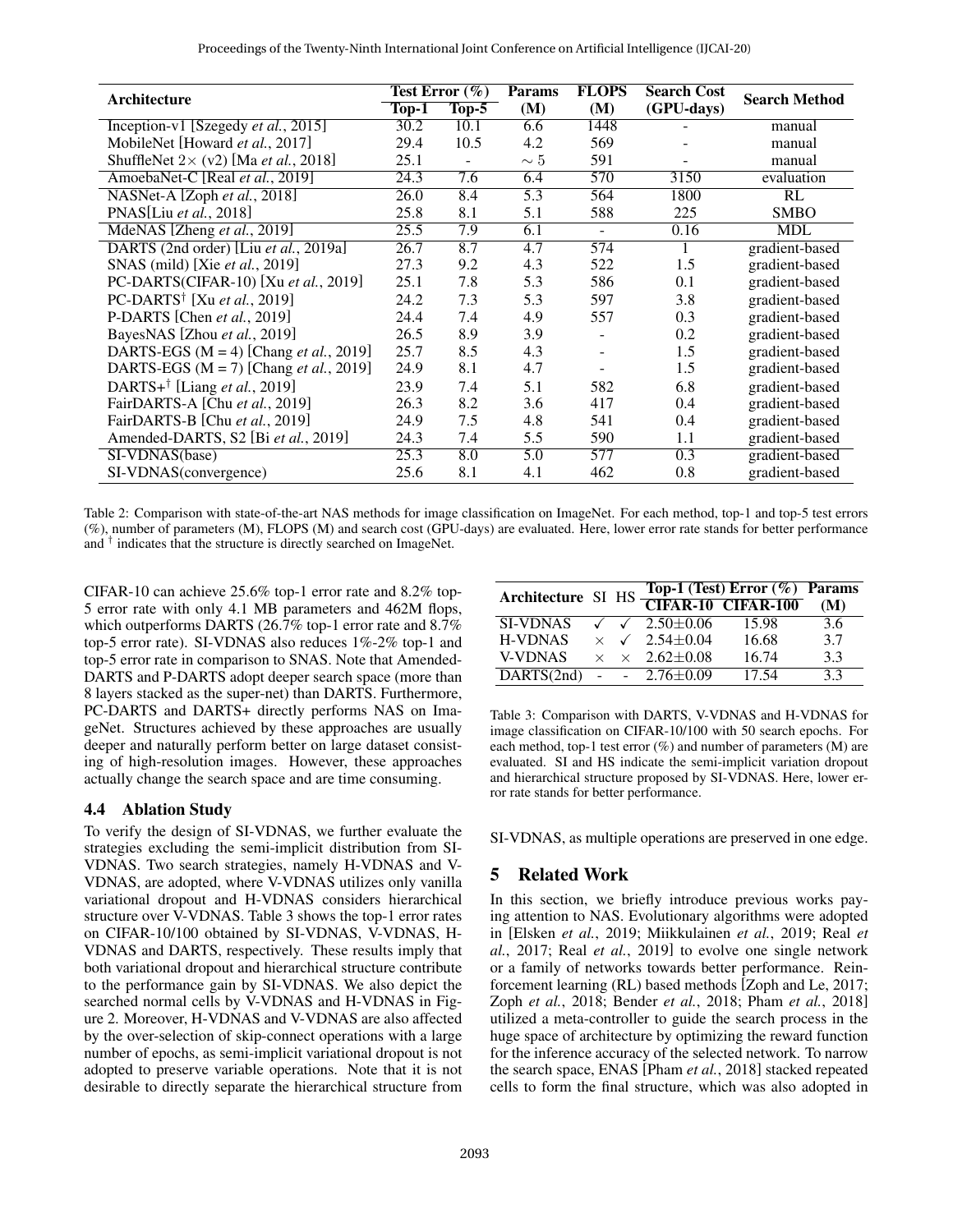<span id="page-6-6"></span>

Figure 2: Base normal cells searched on CIFAR-10 by V-VDNAS and H-VDNAS, respectively.

gradient-based methods such as DARTS.

Despite the good performance, a large amount of search time and consumption of computing resources limit the development of evolution based methods and reinforcement based methods. Recently, Gradient based methods, especially oneshot models, have gradually become the mainstream method of NAS. Among them, DARTS [Liu *et al.*[, 2019a\]](#page-7-0) proposed a differentiable framework by introducing architectural parameters to measure the importance of candidate operations. Many works are then based on DARTS. SNAS [Xie *[et al.](#page-7-2)*, [2019\]](#page-7-2) introduced the concrete distribution to NAS and replaced softmax function in DARTS with Gumbel-softmax function. PC-DARTS proposed partial channel connection to reduce the memory cost in NAS and accelerate the search process. P-DARTS gradually improved the width and depth of search space to bridge the gap between search and evaluation. Recently, DARTS is discovered to degenerate when searched until convergence. DARTS+ [Liang *et al.*[, 2019\]](#page-7-1) introduced early stopping into NAS, Fair-DARTS [Chu *[et al.](#page-6-1)*, [2019\]](#page-6-1) replaced the softmax function with sigmoid function, Amended-DARTS added the hyperparameter to th gradient of DARTS. Too many artifacts and lack of interpretability are common to these methods, our proposed SI-VDNAS leverages variational dropout based on an annealed semi-implicit ARD prior, solving the degeneration and also improving the evaluation performance by enlarging the evaluation space.

## 6 Conclusion

In this paper, we proposed a probabilistic NAS approach, named Semi-Implicit Variational Dropout Neural Architecture Search (SI-VDNAS). The core idea of SI-VDNAS is to use the semi-implicit variational dropout and annealed semiimplicit ARD prior replace the vanilla variational dropout and ARD prior, hierarchical structure is also used to separate the edge selection and operation selection. SI-VDNAS can solve the degeneration occurred in previous one-shot NAS sharing the search space of DARTS. SI-VDNAS can also improve the evaluation performance by preserving variable operations and variable edge. In terms of performance, SI-VDNAS can approach the state-of-art result in CIFAR-10/100 and outperforms the benchmark when transformed to ImageNet.

#### Acknowledgements

This work was supported in part by the National Natural Science Foundation of China under Grants 61971285, 61720106001, 61932022, 61931023, 61972256, 61871267 and 91838303, and in part by the Program of Shanghai Academic Research Leader under Grant 17XD1401900.

## References

- <span id="page-6-8"></span>[Bender *et al.*, 2018] Gabriel Bender, Pieter-Jan Kindermans, Barret Zoph, Vijay Vasudevan, and Quoc Le. Understanding and simplifying one-shot architecture search. In *Proceedings of the 35th International Conference on Machine Learning*, pages 549–558, Stockholm, Sweden, July 2018.
- <span id="page-6-0"></span>[Bi *et al.*, 2019] Kaifeng Bi, Changping Hu, Lingxi Xie, Xin Chen, Longhui Wei, and Qi Tian. Stabilizing DARTS with amended gradient estimation on architectural parameters. *arXiv preprint arXiv:1910.11831*, 2019.
- <span id="page-6-2"></span>[Chang *et al.*, 2019] Jianlong Chang, Xinbang Zhang, Yiwen Guo, Gaofeng Meng, Shiming Xiang, and Chunhong Pan. Differentiable architecture search with ensemble gumbel-softmax. *arXiv preprint arXiv:1905.01786*, 2019.
- <span id="page-6-4"></span>[Chen *et al.*, 2019] Xin Chen, Lingxi Xie, Jun Wu, and Qi Tian. Progressive differentiable architecture search: Bridging the depth gap between search and evaluation. In *2019 IEEE/CVF International Conference on Computer Vision (ICCV)*, pages 1294–1303, Seoul, Korea, October 2019.
- <span id="page-6-1"></span>[Chu *et al.*, 2019] Xiangxiang Chu, Tianbao Zhou, Bo Zhang, and Jixiang Li. Fair DARTS: Eliminating unfair advantages in differentiable architecture search. *arXiv preprint arXiv:1911.12126*, 2019.
- <span id="page-6-3"></span>[Deng *et al.*, 2009] Jia Deng, Wei Dong, Richard Socher, Li-Jia Li, Kai Li, and Fei-Fei Li. ImageNet: A large-scale hierarchical image database. In *2009 IEEE Conference on Computer Vision and Pattern Recognition*, pages 248–255, Miami, FL, USA, June 2009.
- <span id="page-6-7"></span>[Elsken *et al.*, 2019] Thomas Elsken, Jan Hendrik Metzen, and Frank Hutter. Efficient multi-objective neural architecture search via Lamarckian evolution. In *7th International Conference on Learning Representations*, New Orleans, LA, USA, May 2019.
- <span id="page-6-5"></span>[Howard *et al.*, 2017] Andrew G Howard, Menglong Zhu, Bo Chen, Dmitry Kalenichenko, Weijun Wang, Tobias Weyand, Marco Andreetto, and Hartwig Adam. MobileNets: Efficient convolutional neural networks for mobile vision applications. *arXiv preprint arXiv:1704.04861*, 2017.